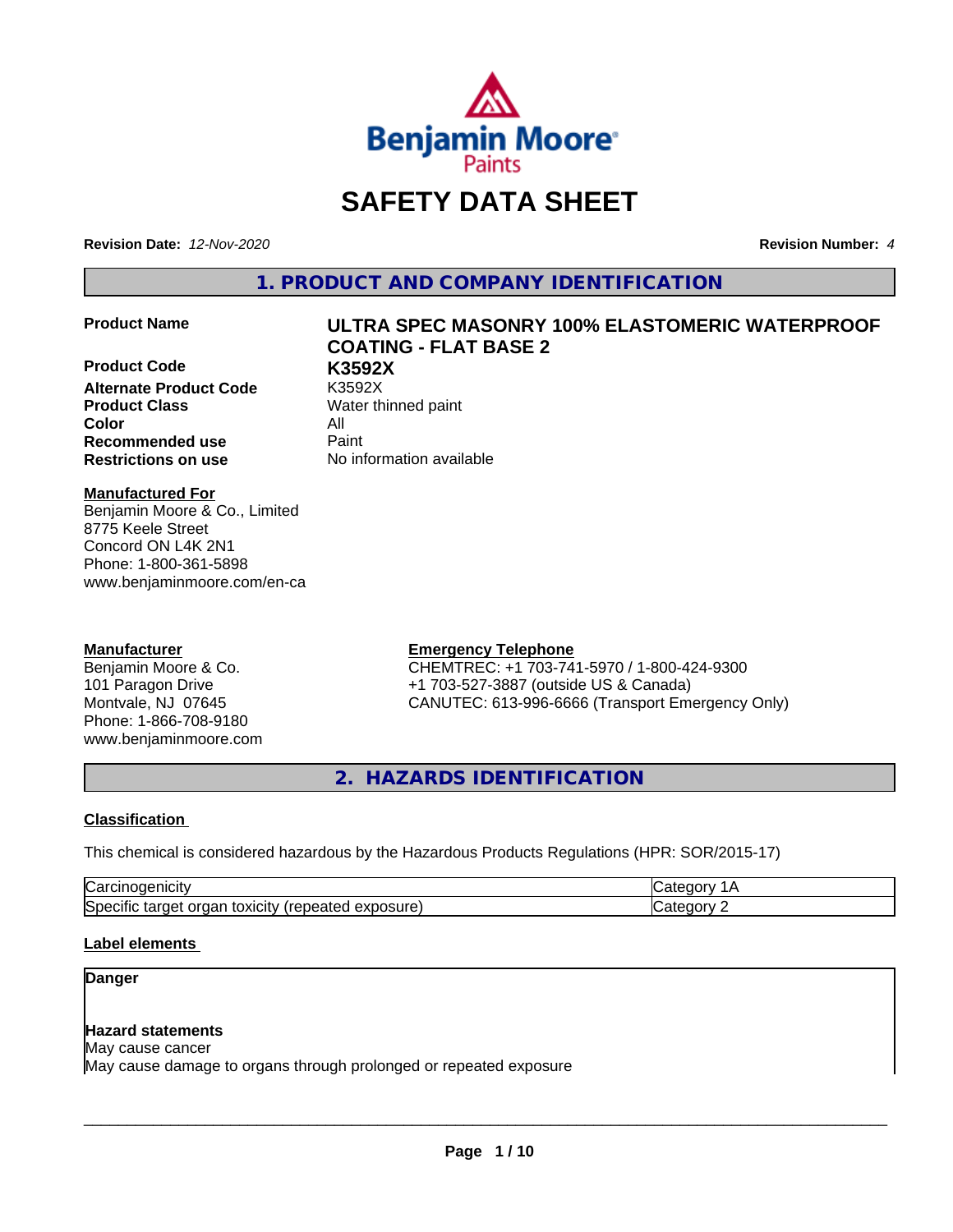# K3592X - ULTRA SPEC MASONRY 100%<br>ELASTOMERIC WATERPROOF COATING - FLAT<br>BASE 2 **ELASTOMERIC WATERPROOF COATING - FLAT BASE 2**



**Appearance** liquid **Odor 11 Construction Odor 11 Construction Odor 11 Construction Odor little or no odor** 

### **Precautionary Statements - Prevention**

Obtain special instructions before use Do not handle until all safety precautions have been read and understood Use personal protective equipment as required Do not breathe dust/fume/gas/mist/vapors/spray

#### **Precautionary Statements - Response**

IF exposed or concerned: Get medical advice/attention

# **Precautionary Statements - Storage**

Store locked up

#### **Precautionary Statements - Disposal**

Dispose of contents/container to an approved waste disposal plant

### **Other information**

No information available

 **WARNING:** This product contains isothiazolinone compounds at levels of <0.1%. These substances are biocides commonly found in most paints and a variety of personal care products as a preservative. Certain individuals may be sensitive or allergic to these substances, even at low levels.

# **3. COMPOSITION INFORMATION ON COMPONENTS**

| <b>Chemical name</b> | CAS No.        | Weight-%      | Hazardous Material<br>registry number<br>(HMIRA registry #) | Date HMIRA filed and<br>Information Review Act date exemption granted<br>(if applicable) |
|----------------------|----------------|---------------|-------------------------------------------------------------|------------------------------------------------------------------------------------------|
| Limestone            | 1317-65-3      | $10 - 30%$    |                                                             |                                                                                          |
| Titanium dioxide     | 13463-67-7     | $5 - 10%$     |                                                             |                                                                                          |
| Ethylene glycol      | $107 - 21 - 1$ | - 5%          |                                                             |                                                                                          |
| Zinc oxide           | 1314-13-2      | $-5%$         |                                                             |                                                                                          |
| Silica, mica         | 12001-26-2     | - 5%          |                                                             |                                                                                          |
| Silica, crystalline  | 14808-60-7     | $0.1 - 0.25%$ |                                                             |                                                                                          |
| Diphenyl ketone      | 119-61-9       | $0.1 - 0.25%$ |                                                             |                                                                                          |

\*The exact percentage (concentration) of composition has been withheld as a trade secret

# **4. FIRST AID MEASURES**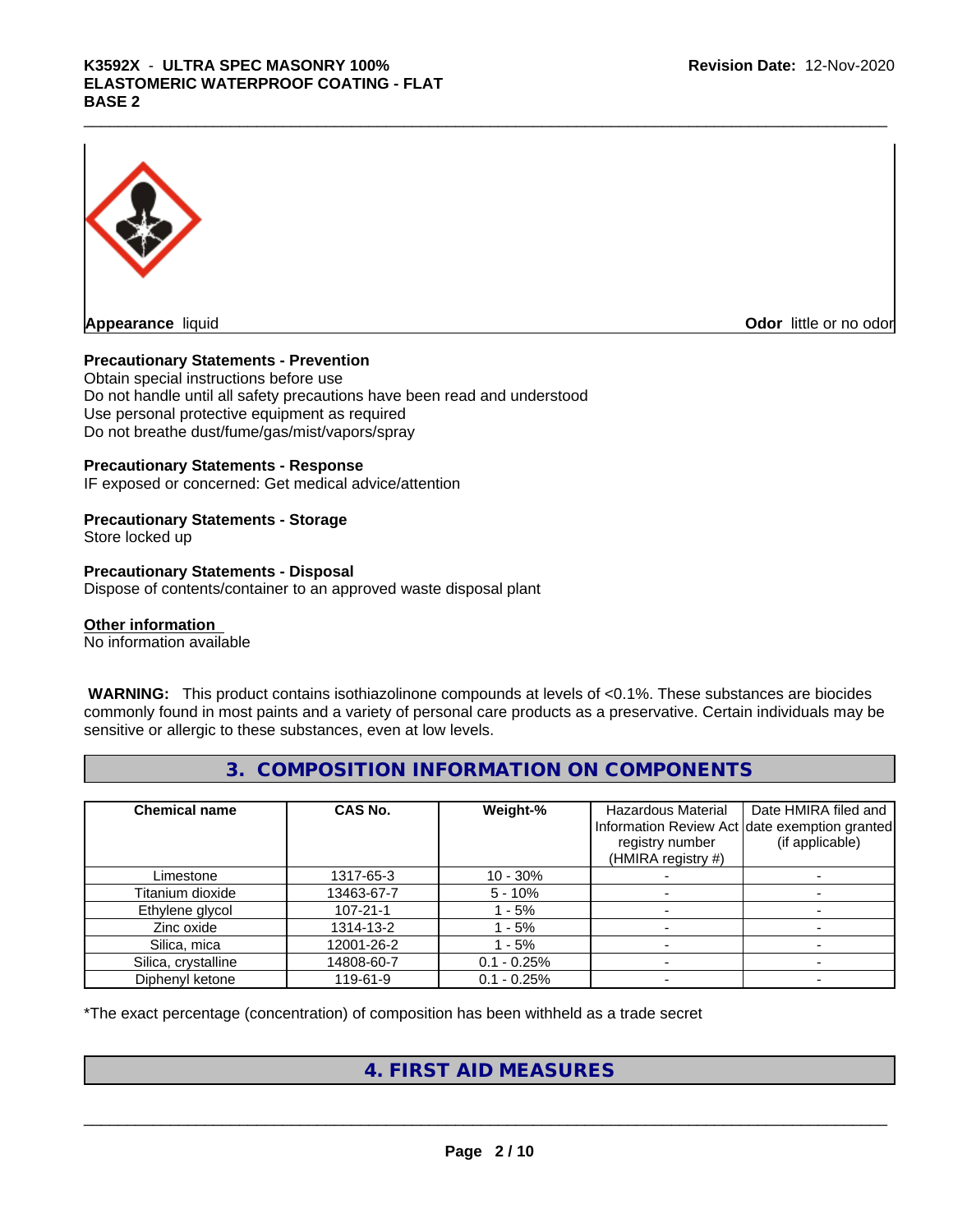| <b>General Advice</b>                  | For further assistance, contact your local Poison Control<br>Center.                                                                                                                                                            |
|----------------------------------------|---------------------------------------------------------------------------------------------------------------------------------------------------------------------------------------------------------------------------------|
| <b>Eye Contact</b>                     | Rinse thoroughly with plenty of water for at least 15<br>minutes and consult a physician.                                                                                                                                       |
| <b>Skin Contact</b>                    | Wash off immediately with soap and plenty of water while<br>removing all contaminated clothes and shoes.                                                                                                                        |
| <b>Inhalation</b>                      | Move to fresh air. If symptoms persist, call a physician.                                                                                                                                                                       |
| Ingestion                              | Clean mouth with water and afterwards drink plenty of<br>water. Call a POISON CENTER or doctor/physician if<br>exposed or you feel unwell. If large quantities of this<br>material are swallowed, call a physician immediately. |
| <b>Most Important Symptoms/Effects</b> | None known.                                                                                                                                                                                                                     |
| <b>Notes To Physician</b>              | Treat symptomatically.                                                                                                                                                                                                          |

**5. FIRE-FIGHTING MEASURES**

| <b>Suitable Extinguishing Media</b>                                              | Use extinguishing measures that are appropriate to local<br>circumstances and the surrounding environment.                                   |  |  |
|----------------------------------------------------------------------------------|----------------------------------------------------------------------------------------------------------------------------------------------|--|--|
| Protective equipment and precautions for firefighters                            | As in any fire, wear self-contained breathing apparatus<br>pressure-demand, MSHA/NIOSH (approved or equivalent)<br>and full protective gear. |  |  |
| <b>Specific Hazards Arising From The Chemical</b>                                | Closed containers may rupture if exposed to fire or<br>extreme heat.                                                                         |  |  |
| <b>Sensitivity to mechanical impact</b>                                          | No                                                                                                                                           |  |  |
| Sensitivity to static discharge                                                  | No.                                                                                                                                          |  |  |
| <b>Flash Point Data</b><br>Flash point (°F)<br>Flash Point (°C)<br><b>Method</b> | Not applicable<br>Not applicable<br>Not applicable                                                                                           |  |  |
| <b>Flammability Limits In Air</b>                                                |                                                                                                                                              |  |  |
| Lower flammability limit:<br><b>Upper flammability limit:</b>                    | Not applicable<br>Not applicable                                                                                                             |  |  |
| <b>NFPA</b><br>Health: 1<br><b>Flammability: 0</b>                               | <b>Instability: 0</b><br><b>Special: Not Applicable</b>                                                                                      |  |  |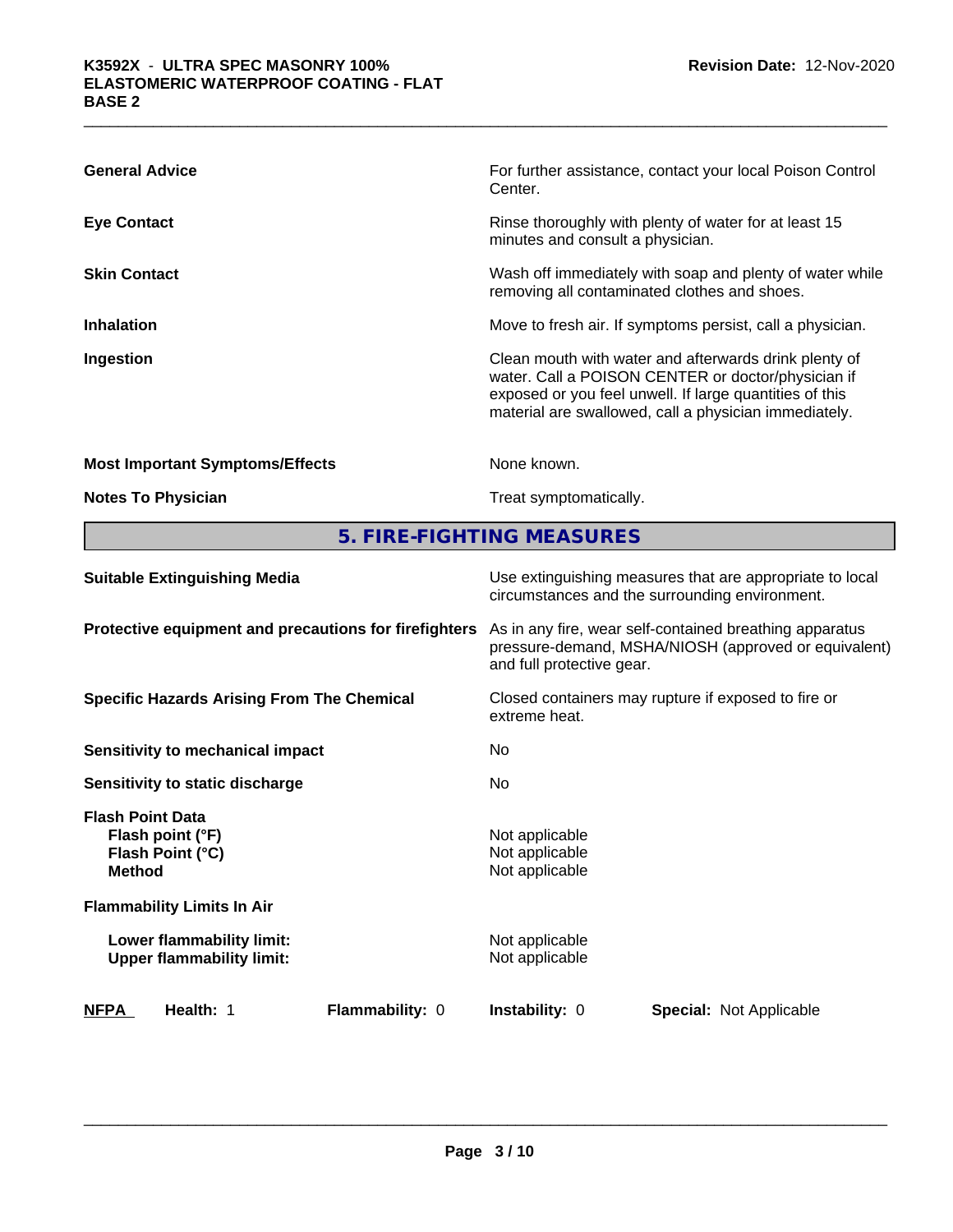#### **NFPA Legend**

- 0 Not Hazardous
- 1 Slightly
- 2 Moderate
- 3 High
- 4 Severe

*The ratings assigned are only suggested ratings, the contractor/employer has ultimate responsibilities for NFPA ratings where this system is used.*

*Additional information regarding the NFPA rating system is available from the National Fire Protection Agency (NFPA) at www.nfpa.org.*

# **6. ACCIDENTAL RELEASE MEASURES**

# **Personal Precautions Precautions** Avoid contact with skin, eyes and clothing. Ensure

**Other Information Discription Prevent further leakage or spillage if safe to do so.** 

**Environmental precautions** See Section 12 for additional Ecological Information.

**Methods for Cleaning Up Example 20 Soak** up with inert absorbent material. Sweep up and shovel into suitable containers for disposal.

# **7. HANDLING AND STORAGE**

**Handling Handling Avoid contact with skin, eyes and clothing. Avoid breathing Handling Avoid breathing Avoid breathing** vapors, spray mists or sanding dust. In case of insufficient ventilation, wear suitable respiratory equipment.

**Storage Keep container tightly closed. Keep out of the reach of Keep** container tightly closed. Keep out of the reach of

# **Incompatible Materials No information available**

adequate ventilation.

**8. EXPOSURE CONTROLS/PERSONAL PROTECTION**

children.

# **Exposure Limits**

| <b>Chemical name</b> | <b>ACGIH TLV</b>                                                                                                                              | <b>Alberta</b>                                         | <b>British Columbia</b>                                                                                | <b>Ontario</b>                                 | Quebec                                                                  |
|----------------------|-----------------------------------------------------------------------------------------------------------------------------------------------|--------------------------------------------------------|--------------------------------------------------------------------------------------------------------|------------------------------------------------|-------------------------------------------------------------------------|
| Limestone            | N/E                                                                                                                                           | 10 mg/m $3 - TWA$                                      | 10 mg/m $3$ - TWA<br>$3$ mg/m <sup>3</sup> - TWA<br>$20 \text{ mg/m}^3$ - STEL                         | N/E                                            | 10 mg/m $3$ - TWAEV                                                     |
| Titanium dioxide     | TWA: $10 \text{ mg/m}^3$                                                                                                                      | 10 mg/m $3$ - TWA                                      | 10 mg/m $3$ - TWA<br>$3$ mg/m $3$ - TWA                                                                | 10 mg/m $3$ - TWA                              | 10 mg/m $3$ - TWAEV                                                     |
| Ethylene glycol      | STEL: 50 ppm vapor<br>fraction<br>STEL: $10 \text{ mg/m}^3$<br>inhalable particulate<br>matter, aerosol only<br>TWA: 25 ppm vapor<br>fraction | 100 mg/m $3$ - Ceiling                                 | 10 mg/m $3$ - TWA<br>$20 \text{ mg/m}^3$ - STEL<br>100 mg/m <sup>3</sup> - Ceiling<br>50 ppm - Ceiling | 100 mg/m $3$ - Ceiling                         | 50 ppm - Ceiling<br>127 mg/m $3$ - Ceiling                              |
| Zinc oxide           | STEL: $10 \text{ mg/m}^3$<br>respirable particulate<br>matter                                                                                 | $2 \text{ mg/m}^3$ - TWA<br>$10 \text{ mg/m}^3$ - STEL | $2$ mg/m <sup>3</sup> - TWA<br>$10 \text{ mg/m}^3$ - STEL                                              | $2 \text{ mg/m}^3$ - TWA<br>10 $mq/m^3$ - STEL | 10 mg/m $3$ - TWAEV<br>$5 \text{ mg/m}^3$ - TWAEV<br>10 $mq/m^3$ - STEV |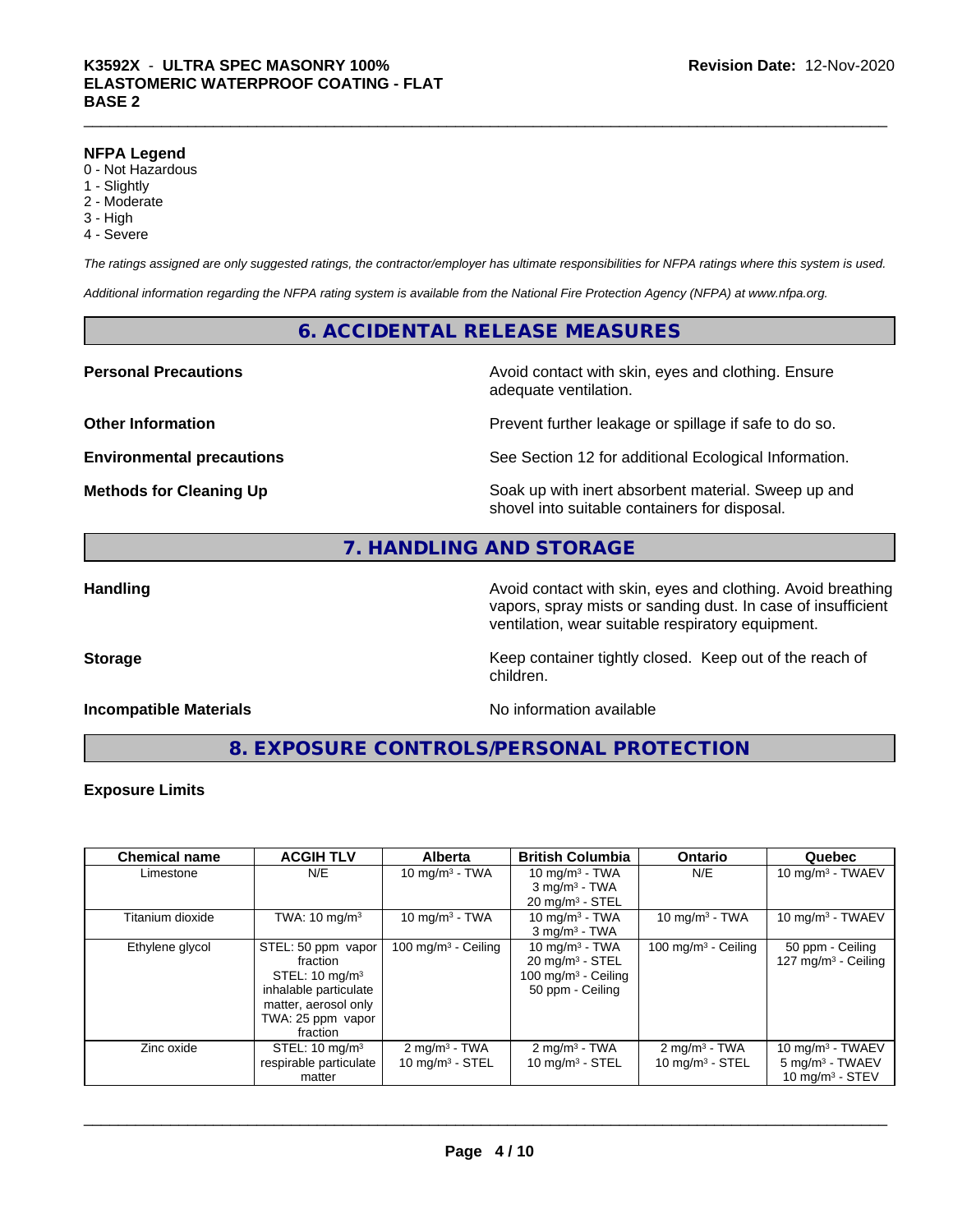# K3592X - ULTRA SPEC MASONRY 100%<br>ELASTOMERIC WATERPROOF COATING - FLAT<br>BASE 2 **ELASTOMERIC WATERPROOF COATING - FLAT BASE 2**

|                     | TWA: $2 \text{ mg/m}^3$<br>respirable particulate I<br>matter    |                                 |                                 |                             |                                 |
|---------------------|------------------------------------------------------------------|---------------------------------|---------------------------------|-----------------------------|---------------------------------|
| Silica, mica        | TWA: $3 \text{ mg/m}^3$<br>respirable particulate<br>matter      | $3 \text{ mg/m}^3$ - TWA        | $3 \text{ mg/m}^3$ - TWA        | $3 \text{ mg/m}^3$ - TWA    | $3$ mg/m <sup>3</sup> - TWAEV   |
| Silica, crystalline | TWA: 0.025 mg/m <sup>3</sup><br>respirable particulate<br>matter | $0.025$ mg/m <sup>3</sup> - TWA | $0.025$ mg/m <sup>3</sup> - TWA | $0.10 \text{ mg/m}^3$ - TWA | $0.1$ mg/m <sup>3</sup> - TWAEV |

#### **Legend**

ACGIH - American Conference of Governmental Industrial Hygienists

Alberta - Alberta Occupational Exposure Limits

British Columbia - British Columbia Occupational Exposure Limits

Ontario - Ontario Occupational Exposure Limits

Quebec - Quebec Occupational Exposure Limits

N/E - Not established

#### **Personal Protective Equipment**

**Engineering Measures Ensure** Ensure adequate ventilation, especially in confined areas.

**Eye/Face Protection Safety glasses with side-shields. Skin Protection Protection Protective gloves and impervious clothing. Respiratory Protection In operations where exposure limits are exceeded, use a** local protection NIOSH approved respirator that has been selected by a technically qualified person for the specific work conditions.

**Hygiene Measures Avoid contact with skin, eyes and clothing. Remove and Avoid contact with skin, eyes and clothing. Remove and Avoid contact with skin, eyes and clothing. Remove and** wash contaminated clothing before re-use. Wash thoroughly after handling.

# **9. PHYSICAL AND CHEMICAL PROPERTIES**

**Appearance** liquid **Odor** little or no odor **Odor Threshold No information available No information available Density (lbs/gal)** 10.8 - 10.9 **Specific Gravity** 1.29 - 1.31 **pH pH**  $\blacksquare$ **Viscosity (cps)** No information available **Solubility(ies)** No information available **Water solubility** No information available **Evaporation Rate Evaporation Rate No information available Vapor pressure** No information available **Vapor density No information available No** information available **Wt. % Solids** 50 - 60 **Vol. % Solids Wt.** % Volatiles 40 - 50 **Vol. % Volatiles** 55 - 65 **VOC Regulatory Limit (g/L)** < 100 **Boiling Point (°F)** 212 **Boiling Point (°C)** 100 **Freezing point (°F)** 32 **Freezing Point (°C)** 0 **Flash point (°F)** Not applicable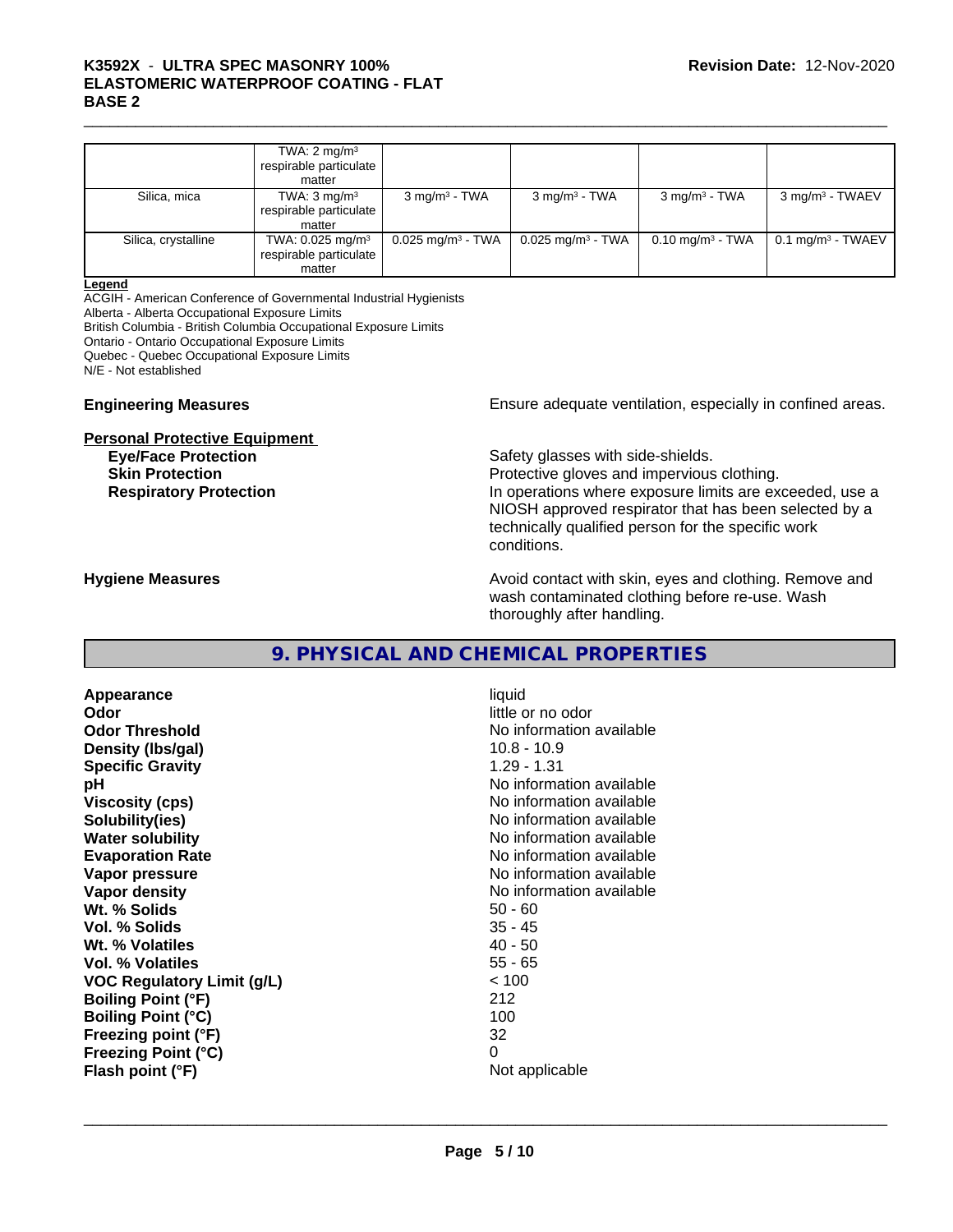# K3592X - ULTRA SPEC MASONRY 100%<br>ELASTOMERIC WATERPROOF COATING - FLAT<br>BASE 2 **ELASTOMERIC WATERPROOF COATING - FLAT BASE 2**

**Flash Point (°C)** Not applicable **Method** Not applicable **Flammability (solid, gas)** Not applicable **Upper flammability limit:** Not applicable **Lower flammability limit:** Not applicable **Autoignition Temperature (°F)**<br> **Autoignition Temperature (°C)** No information available **Autoignition Temperature (°C) Decomposition Temperature (°F)** No information available **Decomposition Temperature (°C)**<br> **Partition coefficient**<br> **Partition coefficient**<br> **No** information available

**No information available** 

# **10. STABILITY AND REACTIVITY**

**Hazardous Decomposition Products** None under normal use.

**Reactivity** Not Applicable

**Chemical Stability Stable under normal conditions.** 

**Conditions to avoid Prevent from freezing.** 

**Incompatible Materials No materials** No materials to be especially mentioned.

**Possibility of hazardous reactions** None under normal conditions of use.

# **11. TOXICOLOGICAL INFORMATION**

**Product Information Information on likely routes of exposure**

**Principal Routes of Exposure Exposure** Eye contact, skin contact and inhalation.

**Acute Toxicity** 

**Product Information Information No information available** 

**Symptoms related to the physical,chemical and toxicological characteristics**

**Symptoms** No information available

 $\overline{\phantom{a}}$  ,  $\overline{\phantom{a}}$  ,  $\overline{\phantom{a}}$  ,  $\overline{\phantom{a}}$  ,  $\overline{\phantom{a}}$  ,  $\overline{\phantom{a}}$  ,  $\overline{\phantom{a}}$  ,  $\overline{\phantom{a}}$  ,  $\overline{\phantom{a}}$  ,  $\overline{\phantom{a}}$  ,  $\overline{\phantom{a}}$  ,  $\overline{\phantom{a}}$  ,  $\overline{\phantom{a}}$  ,  $\overline{\phantom{a}}$  ,  $\overline{\phantom{a}}$  ,  $\overline{\phantom{a}}$ 

#### **Delayed and immediate effects as well as chronic effects from short and long-term exposure**

| May cause slight irritation                                                                                     |
|-----------------------------------------------------------------------------------------------------------------|
| Substance may cause slight skin irritation. Prolonged or                                                        |
| repeated contact may dry skin and cause irritation.                                                             |
| May cause irritation of respiratory tract.                                                                      |
| May be harmful if swallowed. Ingestion may cause<br>gastrointestinal irritation, nausea, vomiting and diarrhea. |
| May cause adverse kidney effects.                                                                               |
| No information available.                                                                                       |
| No information available.                                                                                       |
| No information available.                                                                                       |
|                                                                                                                 |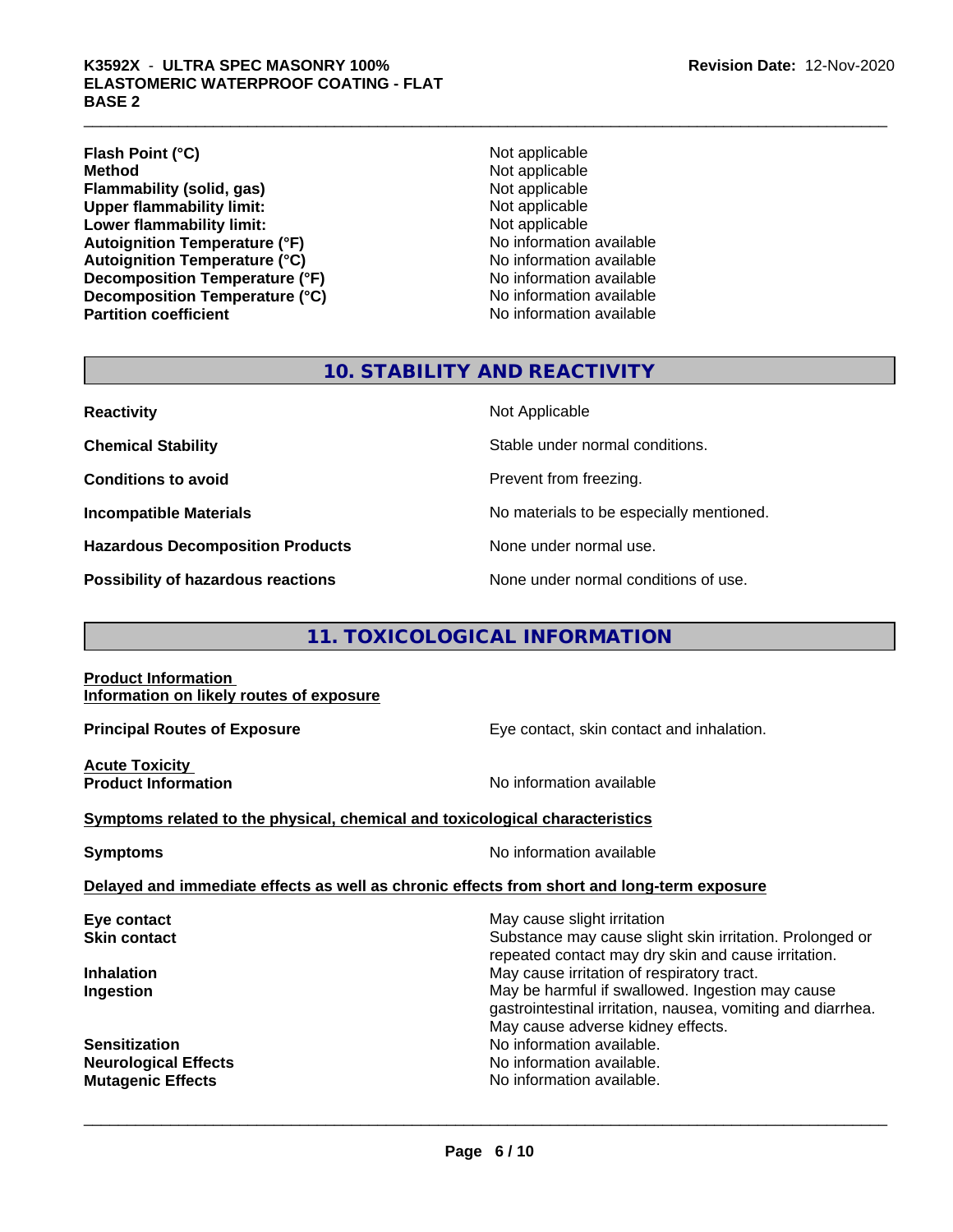| <b>Reproductive Effects</b>     | No information available.                                                     |
|---------------------------------|-------------------------------------------------------------------------------|
| <b>Developmental Effects</b>    | No information available.                                                     |
| Target organ effects            | No information available.                                                     |
| <b>STOT - single exposure</b>   | No information available.                                                     |
| <b>STOT - repeated exposure</b> | Causes damage to organs through prolonged or repeated<br>exposure if inhaled. |
| Other adverse effects           | No information available.                                                     |
| <b>Aspiration Hazard</b>        | No information available.                                                     |
|                                 |                                                                               |

#### **Numerical measures of toxicity**

#### **The following values are calculated based on chapter 3.1 of the GHS document**

**ATEmix (oral)** 19556 mg/kg

**Component Information**

| Chemical name                     | Oral LD50             | Dermal LD50                                   | Inhalation LC50 |
|-----------------------------------|-----------------------|-----------------------------------------------|-----------------|
| Titanium dioxide<br>13463-67-7    | $> 10000$ mg/kg (Rat) |                                               |                 |
| Ethylene glycol<br>$107 - 21 - 1$ | $= 4700$ mg/kg (Rat)  | $= 10600$ mg/kg (Rat) = 9530 µL/kg<br>Rabbit) |                 |
| Zinc oxide<br>1314-13-2           | $>$ 5000 mg/kg (Rat)  |                                               |                 |
| Diphenyl ketone<br>119-61-9       | $> 10$ g/kg (Rat)     | $=$ 3535 mg/kg (Rabbit)                       |                 |

### **Chronic Toxicity**

#### **Carcinogenicity**

*The information below indicateswhether each agency has listed any ingredient as a carcinogen:.*

| <b>Chemical name</b> | <b>IARC</b>                    | <b>NTP</b>             |
|----------------------|--------------------------------|------------------------|
|                      | 2B - Possible Human Carcinogen |                        |
| Titanium dioxide     |                                |                        |
|                      | 1 - Human Carcinogen           | Known Human Carcinogen |
| Silica, crystalline  |                                |                        |
|                      | 2B - Possible Human Carcinogen |                        |
| Diphenyl ketone      |                                |                        |

• Crystalline Silica has been determined to be carcinogenic to humans by IARC (1) when in respirable form. Risk of cancer depends on duration and level of inhalation exposure to spray mist or dust from sanding the dried paint.• Although IARC has classified titanium dioxide as possibly carcinogenic to humans (2B), their summary concludes: "No significant exposure to titanium dioxide is thought to occur during the use of products in which titanium dioxide is bound to other materials, such as paint."

#### **Legend**

IARC - International Agency for Research on Cancer NTP - National Toxicity Program OSHA - Occupational Safety & Health Administration

# **12. ECOLOGICAL INFORMATION**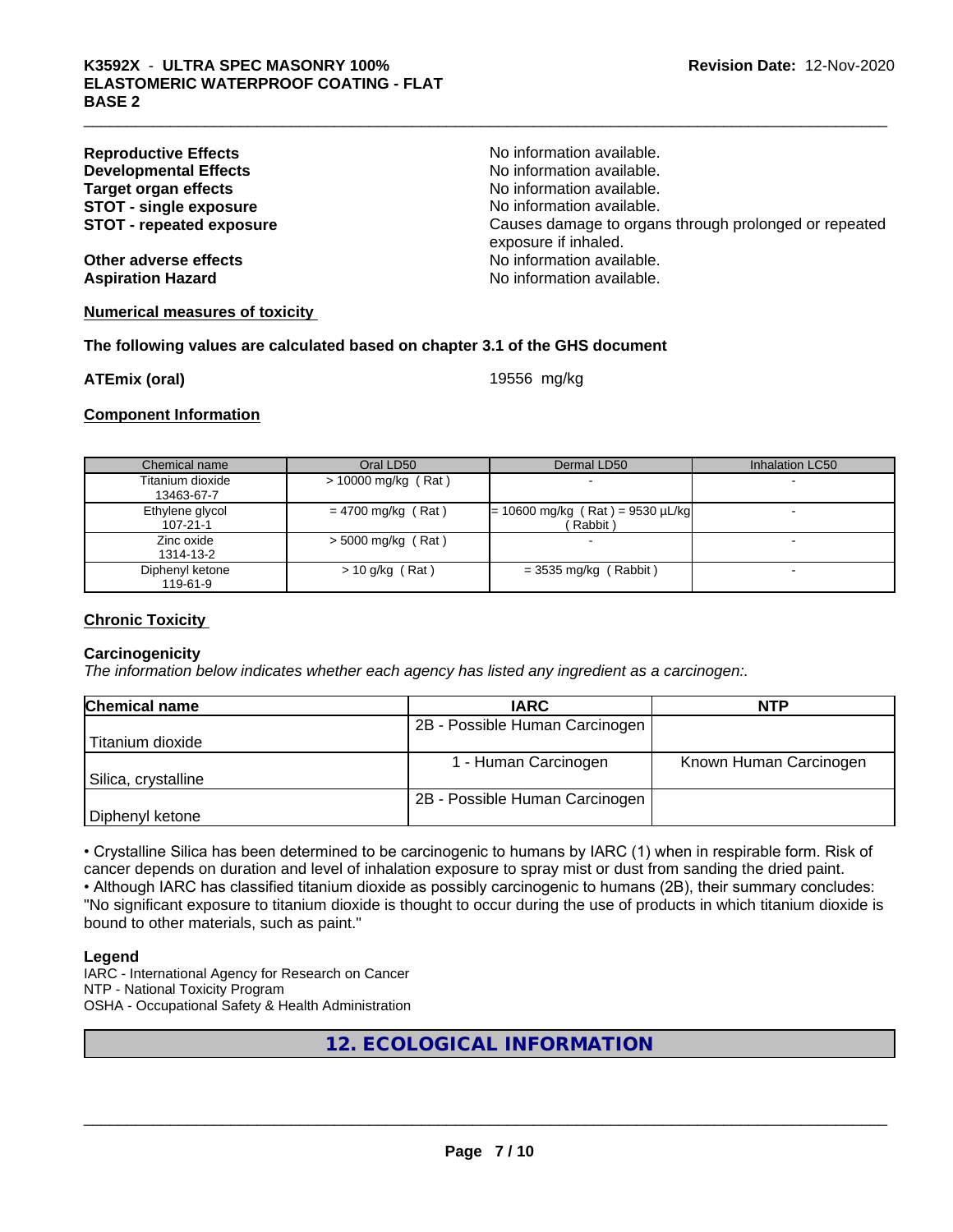# **Ecotoxicity Effects**

The environmental impact of this product has not been fully investigated.

#### **Product Information**

#### **Acute Toxicity to Fish**

No information available

# **Acute Toxicity to Aquatic Invertebrates**

No information available

#### **Acute Toxicity to Aquatic Plants**

No information available

#### **Persistence / Degradability**

No information available.

#### **Bioaccumulation**

There is no data for this product.

#### **Mobility in Environmental Media**

No information available.

#### **Ozone**

No information available

#### **Component Information**

#### **Acute Toxicity to Fish**

Titanium dioxide  $LC50:$  > 1000 mg/L (Fathead Minnow - 96 hr.) Ethylene glycol LC50: 8050 mg/L (Fathead Minnow - 96 hr.)

# **Acute Toxicity to Aquatic Invertebrates**

No information available

# **Acute Toxicity to Aquatic Plants**

No information available

# **13. DISPOSAL CONSIDERATIONS**

**Waste Disposal Method Dispose of in accordance with federal, state, provincial,** and local regulations. Local requirements may vary, consult your sanitation department or state-designated environmental protection agency for more disposal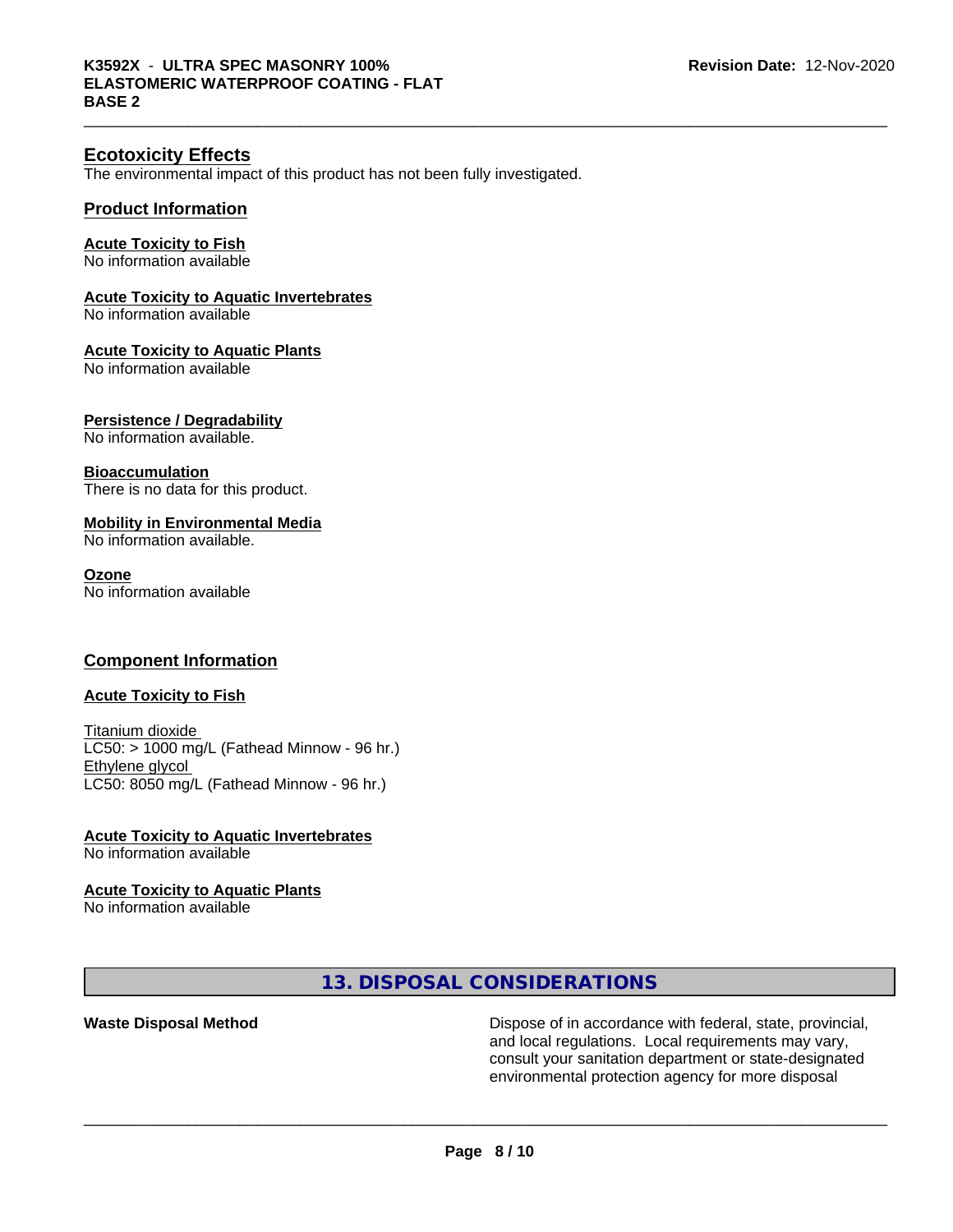options.

**14. TRANSPORT INFORMATION**

**TDG** Not regulated

**ICAO / IATA** Not regulated

**IMDG / IMO** Not regulated

**15. REGULATORY INFORMATION**

# **International Inventories**

| <b>TSCA: United States</b> | Yes - All components are listed or exempt. |
|----------------------------|--------------------------------------------|
| <b>DSL: Canada</b>         | Yes - All components are listed or exempt. |

# **National Pollutant Release Inventory (NPRI)**

#### **NPRI Parts 1- 4**

This product contains the following Parts 1-4 NPRI chemicals:

| <b>Chemical name</b> | CAS No.  | Weight-% | <b>NPRI Parts 1-4</b> |  |
|----------------------|----------|----------|-----------------------|--|
| Ethylene glycol      | 107-21-1 | 5%       | _isted                |  |

#### **NPRI Part 5**

This product contains the following NPRI Part 5 Chemicals:

*None*

#### **WHMIS Regulatory Status**

This product has been classified in accordance with the hazard criteria of the Hazardous Products Regulations (HPR) and the SDS contains all the information required by the HPR.

| <b>16. OTHER INFORMATION</b>                                                                                                    |            |                 |                      |          |  |  |  |
|---------------------------------------------------------------------------------------------------------------------------------|------------|-----------------|----------------------|----------|--|--|--|
| HMIS -                                                                                                                          | Health: 1* | Flammability: 0 | <b>Reactivity: 0</b> | $PPE: -$ |  |  |  |
| <b>HMIS Legend</b><br>0 - Minimal Hazard<br>1 - Slight Hazard<br>2 - Moderate Hazard<br>3 - Serious Hazard<br>4 - Severe Hazard |            |                 |                      |          |  |  |  |